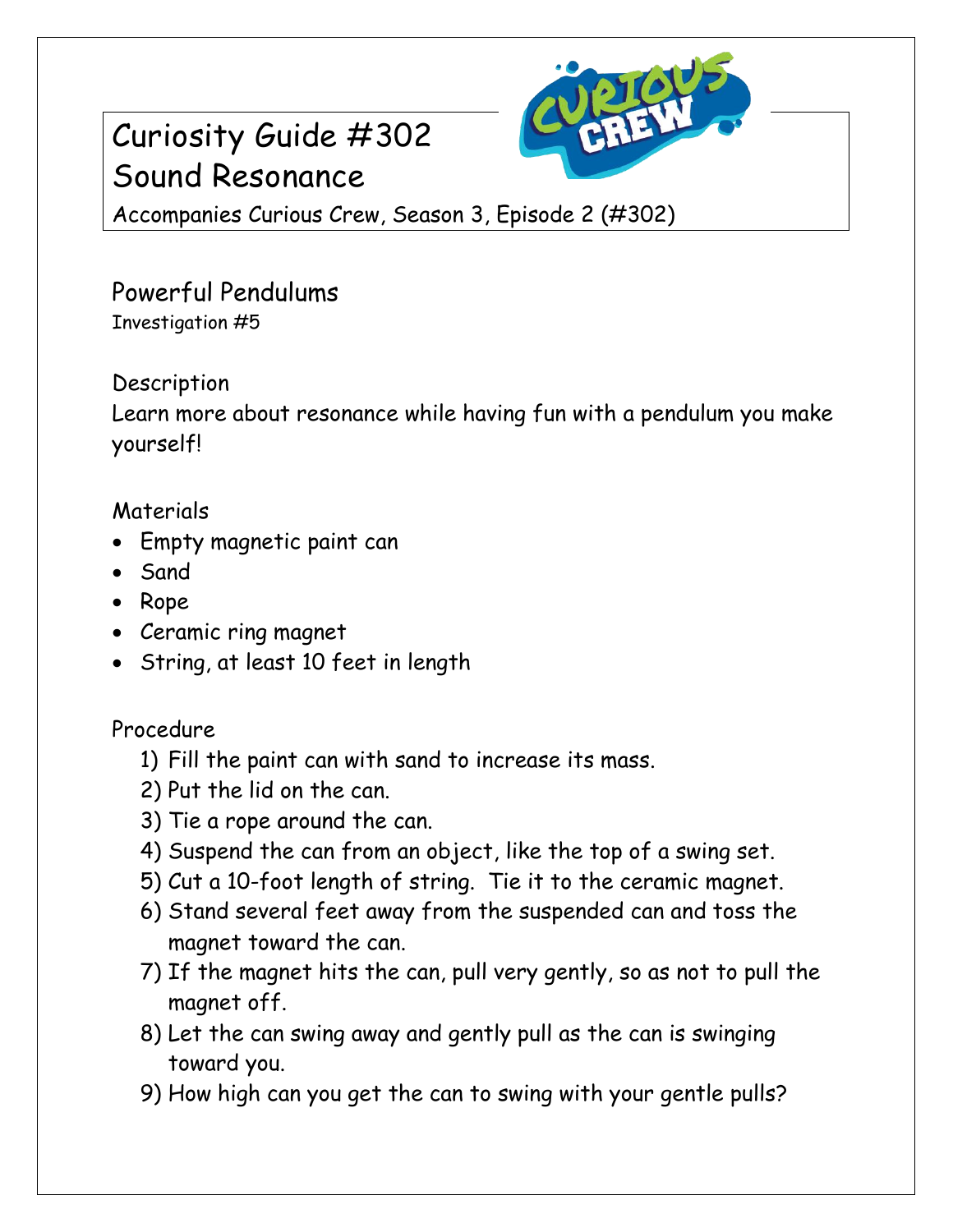10) What would happen if a person were standing perpendicular to the swing and gently pulling his or her own magnet with a string?

My Results

#### Explanation

Pendulums swing at a natural frequency. When a small force is added and timed to match the existing force, the additional force amplifies the motion of the object. This is referred to as resonance. Consider swinging on a swing. As the rider pumps his or her legs, the pumping motion adds energy to the direction of the swing, making the swinging motion increasingly larger, or having greater amplitude.